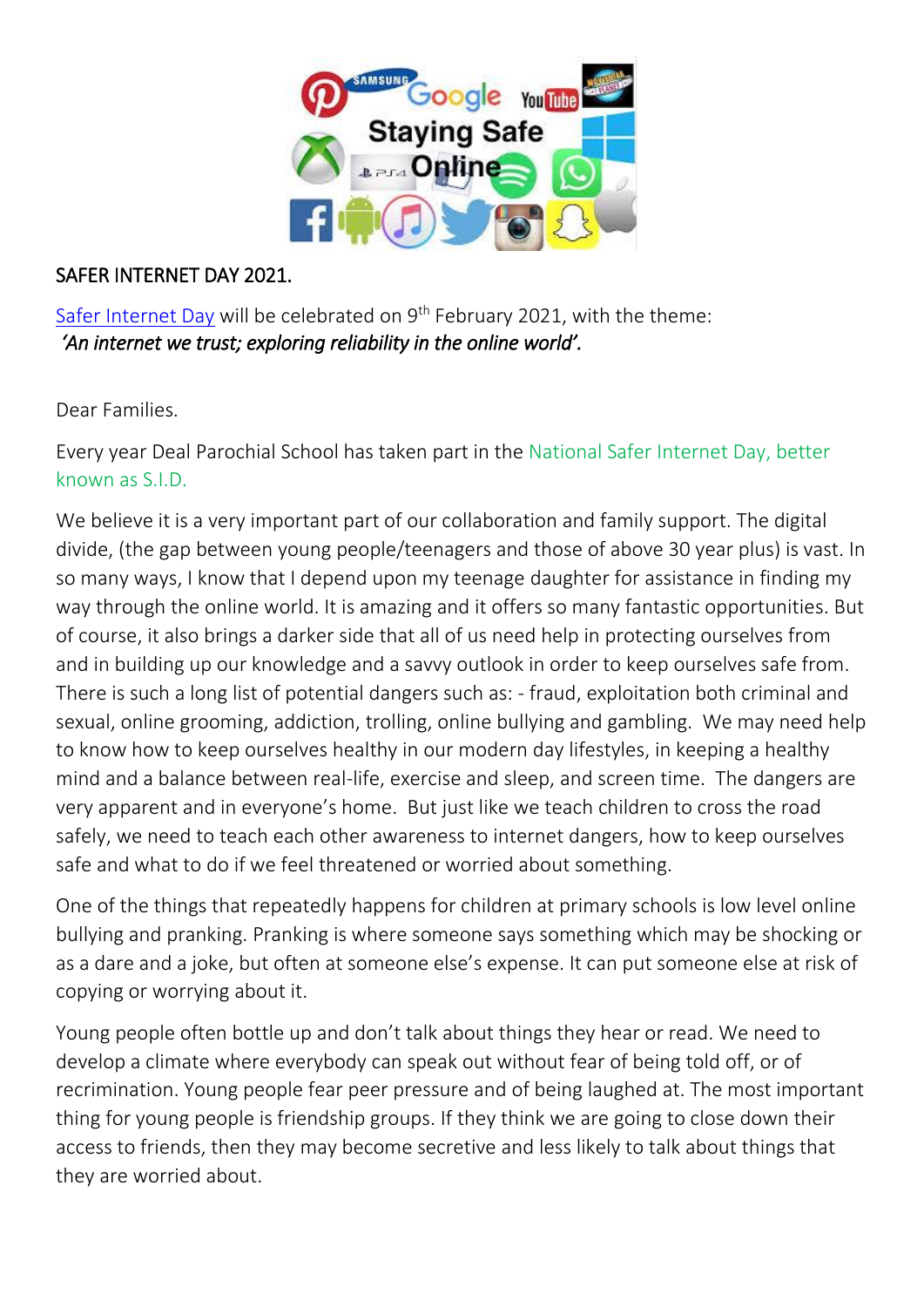I want to make it as easy as possible for our young people and everybody to let go of the stigma of asking for help and talking about worries and to know they have people around them who they can trust. In this way, we can have an internet that we can trust.

# Remember, when children make the wrong decisions and choices they are just learning and mistakes are so easy to be drawn into. Let's not blame or chastise – let's support and grow trust and awareness, grow empathy and understanding.

Online safety is a regular part of our weekly curriculum, but it also needs an extra boost in order to keep all of us oldies up to date on the changes and new hazards that we need to protect our young people from.

Next week as we unfold S.I.D, we are offering each class a carousel of activities that children can complete. We will provide the same activities and tasks to both home and school learners.

We would like to gather some fab examples of pupil voice, ideas and experiences in order to put on the website as a guide for everybody to share.

Assignments will be set on Teams to allow pupils to add their pieces of work, whether this be a computer-generated file or a photo of what they have been up to.

We would also like to create a whole school 'Internet Pledge' – like the code of conduct that we all use for PSHE.

The children will be asked for suggestions during their daily catch up sessions. We aim to capture ideas from the children as to what they think we should have written in our school pledge. How should we use the internet? What rules should we follow? How should we get for when we are worried? We can then compile ideas from every class for the whole school to use.

## Community news and resources to share. Please click the links and look on our school website

## Preventing radicalisation through online news

As you are no doubt aware there has been significant media coverage of the Napier Barracks over the last few days and this has led to a substantial increase in activity by extreme far right groups and commentators on local social media in Folkestone and the surrounding South Kent area in online chat groups as well as mainstream media, both local and national.

To minimise the potential safeguarding risk and help parents navigate the difficult topics of online hate, extremism and fake news and minimize the risk they can pose, I have attached a guide for sharing with parents and carers.

The guide fits in perfectly with this year's Safer Internet Day theme: An internet we trust: exploring reliability in the online world.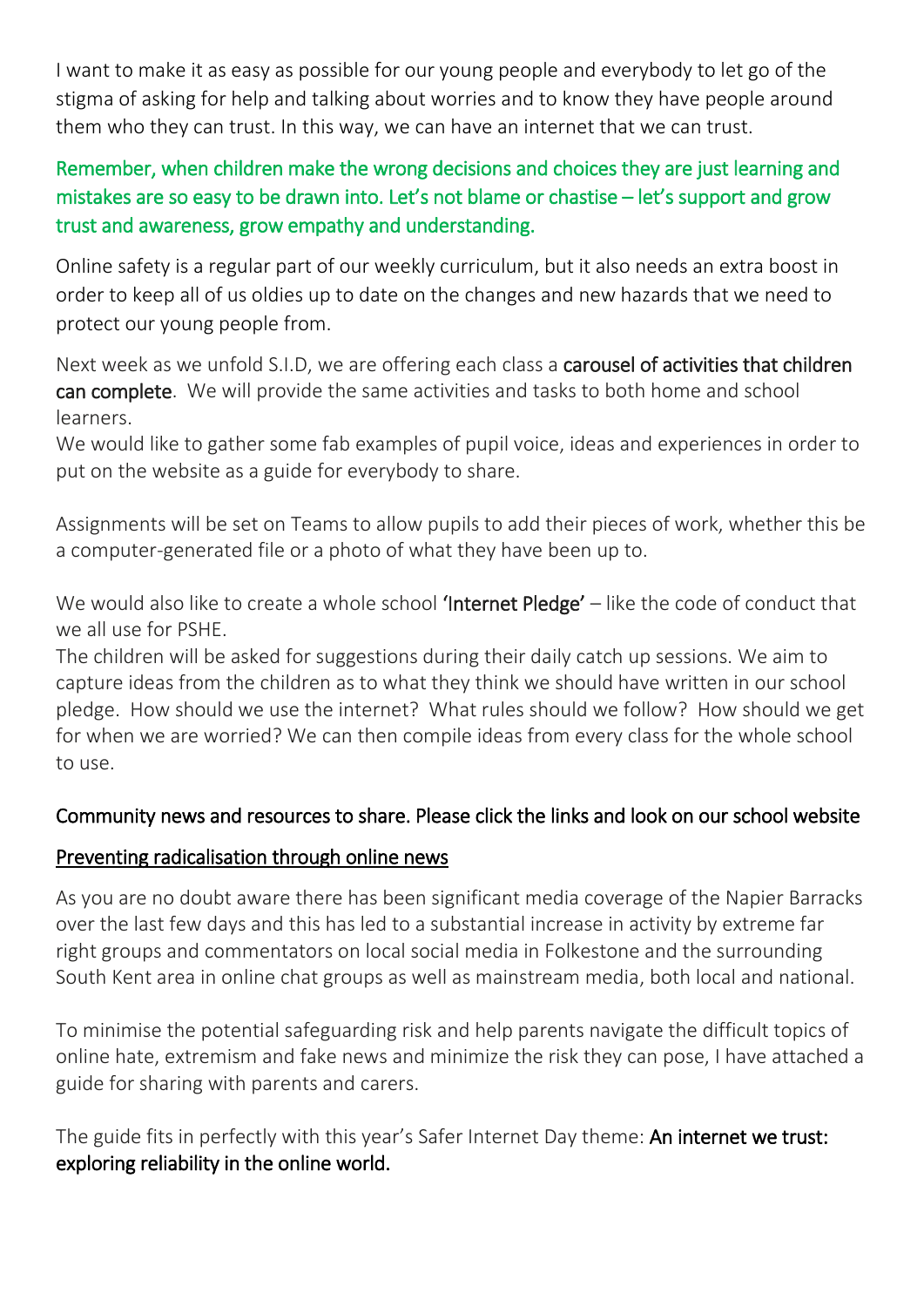You will find the guide on our website, under the Online Safety tab. It is interactive and has information, links, and resources to help protect children and young people from online hate, extremism, and fake news as well as help parents and carers:

- Understand the risks and issues.
- Know where to get help.
- Find resources.
- Develop practical strategies.
- Start conversations.
- Build children and young people's digital resilience

# UK Safer Internet Centre (UKSIC)

The campaign focuses on how we decide what to trust online and explores how influence, persuasion and manipulation can impact young people's decisions, opinions and what they share online.

It also looks at the emotional impact of navigating a misleading online world and the importance of creating a supportive, critical, questioning culture, and giving young people the skills to spot misleading content and support one another online.

To help educators to deliver practical and impactful activities for Safer Internet Day, the UK Safer Internet Centre (UKSIC) have created a range of free [resources,](https://www.saferinternet.org.uk/safer-internet-day/safer-internet-day-2021/i-work-young-people) including films, lesson plans, assemblies, quick activities and more!

UKCIS have also a [parent/carers](https://www.saferinternet.org.uk/safer-internet-day/safer-internet-day-2021/i-am-parent-or-carer) pack which includes activities, conversation starters and information to help parents and carers talk to their children at home about how to navigate the issue of reliability of information online in a safe, responsible and engaging way.

Parent Zone are offering a *Digital Parents' Evening* on Tuesday 9<sup>th</sup> February at 4.30pm. Follow the link to find out more information about how you connect and find out more about screen time, online risks and keeping your child safe.

Below you will find some live links for you to save and use when you find the need or wish to find out more. These are reliable websites that we use to support the teaching and support for Online Safety. You will find many more on our Online Safety policy that is updated annually and can be found on our school website.

# [NSPCC Online Safety](https://www.nspcc.org.uk/keeping-children-safe/online-safety/)

Net Aware - [8 tips for keeping you kids safe online during lockdown](https://www.net-aware.org.uk/news/8-tips-for-keeping-your-kids-safe-online-during-lockdown/)

[Thinkuknow -](https://www.thinkuknow.co.uk/parents/) Parents' Page